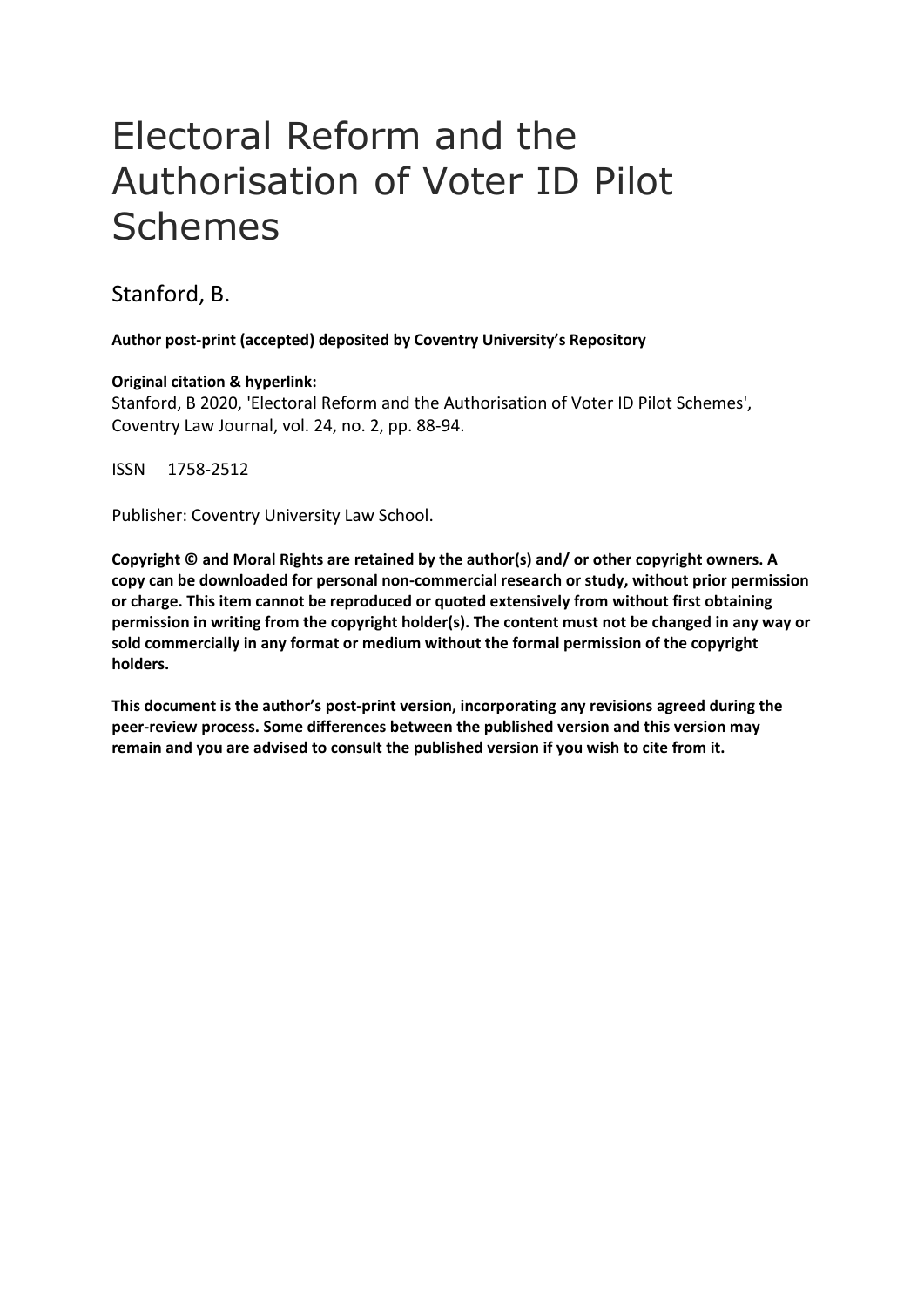# ELECTORAL LAW

# **Electoral reform and the authorisation of voter ID pilot schemes**

Dr Ben Stanford\*

*R (Coughlan) v Minister for the Cabinet Office* [2019] EWHC 641 (Admin)

## **Introduction**

Following a series of pilot schemes in the May 2018 local elections, which required certain voters to produce some form of identification when voting in polling stations, the Cabinet Office announced that further pilots would take place in the May 2019 local elections. Neil Coughlan is one such voter affected by the requirement to show identification in one of the participating areas in the second round of pilots. After a crowd-funding campaign, Coughlan challenged the power of the Minister for the Cabinet Office to authorise the pilots pursuant to the Representation of the People Act (RPA) 2000.

In March 2019, Supperstone J dismissed the claim for judicial review, with the local elections taking place as scheduled. Looking to the future, the December 2019 Queen's Speech outlined the Government's plans to reform the constitution and democracy, which would *inter alia*  introduce compulsory voter identification requirements at polling stations in general elections in Great Britain and local elections in England.

## **Facts in** *Coughlan*

In February and March 2019, Ministerial Orders were made to authorise the second round of voter ID pilot schemes that took place in May  $2019<sup>1</sup>$ . A total of 10 councils participated, including Braintree District Council, meaning that eligible voters in that area were required to show either one form of photo ID or up to two forms of non-photo ID.<sup>2</sup> The claimant, Neil Coughlan, is one such voter who was affected by the requirement to show photo identification, which he does not currently possess. After a short crowd-funding campaign prior to the elections, Coughlan challenged the power of the Minister for the Cabinet Office to authorise the voter ID pilots pursuant to the RPA 2000. The rolled-up hearing was heard on 7 March 2019 before Mr Justice Supperstone.

The claimant argued that the authorisation of the May 2019 voter ID pilots had been an unlawful use of s.10 of the RPA 2010. In essence, s.10(2)(a) permits voter ID pilots that allow modifications to electoral rules in respect of "when, where and how voting at the elections is to take place." The claimant argued that the meaning of "how" voting can take place should be construed narrowly and that "the requirement to produce voter ID does not concern 'how' voting takes place, but whether voting is permitted to take place at all."<sup>3</sup> Further, the claimant argued that the purpose of s.10 was to facilitate voting, which voter identification requirements did not do. 4

In response, the defendant argued that the pilot scheme orders were lawful and fell within the

<sup>\*</sup> Assistant Professor in Law, Coventry University. Thanks go to the Society of Legal Scholars for awarding a grant from its Research Activities Fund in May 2018 that allowed research on this issue to be completed.

<sup>1</sup> See for example the Braintree District Council (Identification in Polling Stations) Pilot Order 2019.

<sup>2</sup> Braintree District Council, Braintree District Council taking part in Voter ID pilots in 2019 (3 November 2018) at [https://www.braintree.gov.uk/news/article/845/braintree\\_district\\_council\\_taking\\_part\\_in\\_voter\\_id\\_pilots\\_in\\_2019](https://www.braintree.gov.uk/news/article/845/braintree_district_council_taking_part_in_voter_id_pilots_in_2019) <sup>3</sup> *R. (Coughlan) v Minister for the Cabinet Office* [2019] EWHC 641 (Admin) para. 55.

<sup>4</sup> *Ibid*.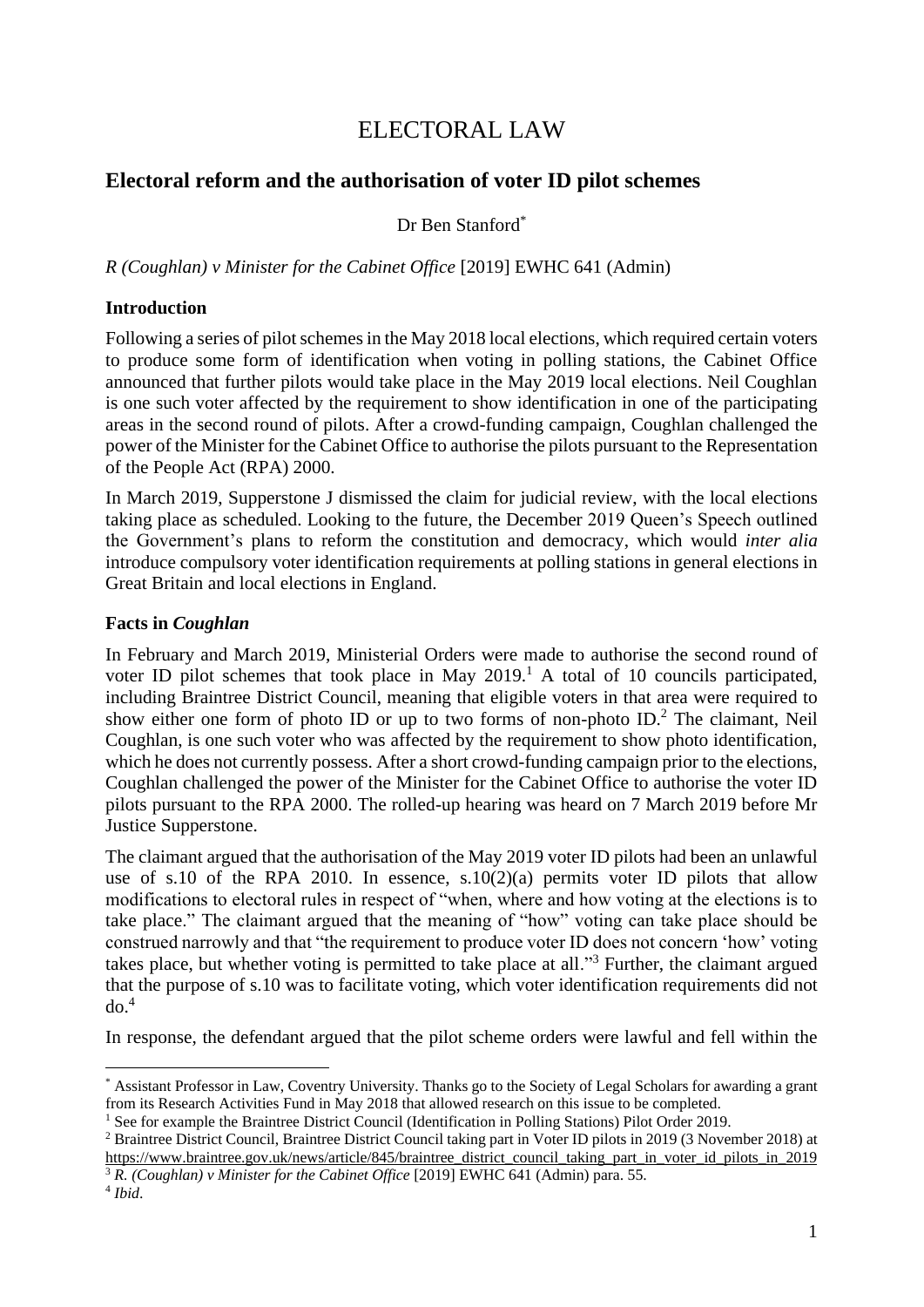scope of s.10(2)(a). More specifically, the defendant argued that the relevant provisions of the RPA 2000 permit alterations to local election procedures with respect to "how voting at the elections is to take place."<sup>5</sup> These rules are currently governed by the Local Election (Principal Areas) (England and Wales) Rules 2006 and the Local Elections (Parishes and Communities) (England and Wales) Rules 2006, which concern the questions that may be put to voters in polling stations before being handed their ballot papers. Rather than preventing those who are lawfully entitled to vote from doing so, the defendant argued that increasing voter confidence might actually encourage greater voter participation in the long term.<sup>6</sup> Additionally, the defendant argued that the voter ID pilots were authorised pursuant to a lawful purpose, that is, "with a view to improving the integrity of the electoral system and voter confidence by modernising electoral procedures and reducing the opportunity for fraud."

#### **The decision of the High Court in** *Coughlan*

After a careful examination of the RPA 2000, together with the other relevant statutory provisions, Supperstone J ruled for the defendant. As Supperstone J acknowledged in his introductory remarks, the central question of the case was "whether the voter ID pilots are schemes within the meaning of s.10(2)(a), that is, whether they are schemes for testing 'how voting…is to take place".<sup>7</sup> As such, Supperstone J focussed on two interrelated issues – the meaning of the words in the relevant provisions and the purpose of those provisions.

#### *The meaning of the words used in s.10(2)(a)*

The claimant contended that the "how" matter in  $s.10(2)(a)$  refers to the "way or manner in which voting occurs, or the (physical) means by which votes are cast," rather than an individual voter's eligibility or legal entitlement to vote.<sup>8</sup> The former interpretation, according to the claimant, was consistent with the construction of s.10(2)(a) when read as a whole. The claimant argued that the clause concerned the practicalities of voting, in the sense that "when" and "where" referred to the time and place of voting, and that "how" should similarly be concerned with the physical manner or way of voting, rather than whether voting could take place at all.<sup>9</sup> In contrast, the defendant submitted that the "how" matter was broad enough to "encompass procedures for demonstrating an entitlement to vote, including by proving identity," and that had Parliament intended to confine the provision to the physical manner of voting only it could have done so.<sup>10</sup>

On these matters, Supperstone J agreed with the defendant that the "natural and ordinary meaning" of the words "how voting at elections is to take place" are sufficiently broad to allow procedures which require voters to prove their entitlement to vote.<sup>11</sup> Going further, Supperstone J agreed that pilot schemes could be authorised that would differ "in any respect" from the existing provisions in respect of "how voting" is to take place, which again served to indicate the breadth of discretion served upon the Minister for the Cabinet Office.<sup>12</sup>

#### *The purposes for which the power under s.10(1) may be exercised*

The lengthiest discussion concerned the contested purpose of the power under s.10(1) of the RPA 2000. According to the claimant, the provisions of the RPA 2000 had to be interpreted by reference to the purpose and mischief at which it was aimed; that public authorities can only use

<sup>5</sup> *Ibid*, para. 53.

<sup>6</sup> *Ibid*, para. 54.

<sup>7</sup> *Ibid*, para. 4.

<sup>8</sup> *Ibid*, para. 56.

<sup>9</sup> *Ibid*, para. 57.

<sup>10</sup> *Ibid*, para. 58.

<sup>11</sup> *Ibid*.

<sup>12</sup> *Ibid*, para. 60.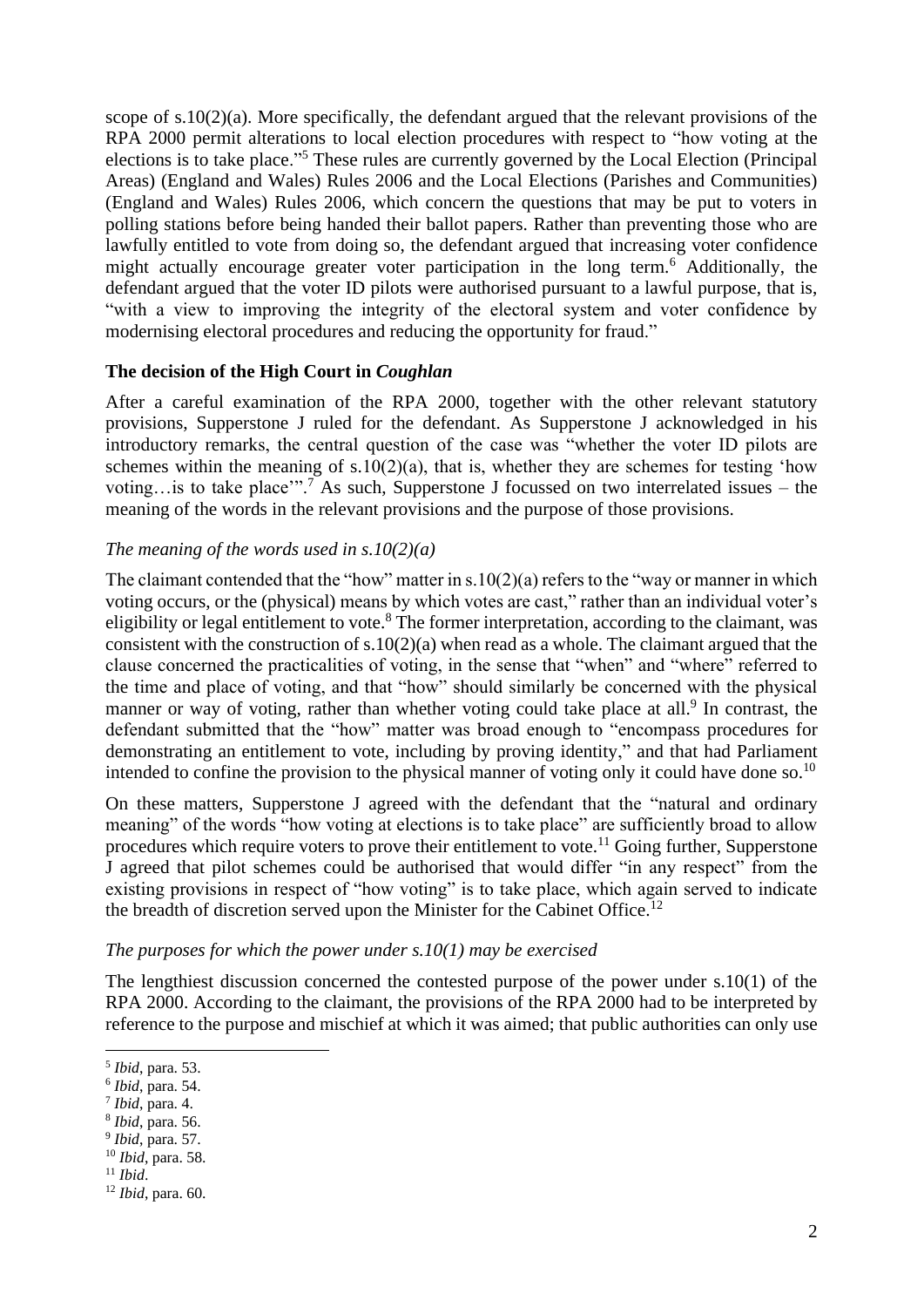statutory powers conferred on them for the purpose conferred; and finally public authorities must use statutory powers to promote the statutory policy and objects.<sup>13</sup> Moreover, the claimant argued that the purpose (or at least the dominant purpose) of pilot schemes under s.10 was to facilitate or encourage voting.<sup>14</sup> In support, the claimant pointed to the mandatory post-election report that must follow a pilot scheme, which requires "an assessment of the scheme's success or otherwise in facilitating voting."<sup>15</sup>

In response, the defendant argued that whilst facilitating or encouraging voting *may* be an objective of pilots, the real policy and objects of the power under s.10 are wider and concern the "modernisation of electoral procedures in the public interest."<sup>16</sup> Moreover, the post-election report could also include "an assessment of such other matters" that the Secretary of State may require.<sup>17</sup> On this point, Supperstone J agreed with the defendant, finding that Parliament had intended for pilot schemes to test a range of matters and that there "may be a range of important public interest considerations associated with the modernisation of electoral procedures extending beyond those specified matters."<sup>18</sup>

The claimant also placed great emphasis on the Act's Explanatory Notes as further evidence that the purpose of pilot schemes was to facilitate and encourage voting. In this respect, the Explanatory Notes cite the Howarth Report's recommendations that pilot schemes should test innovative electoral procedures such as "weekend voting, electronic voting, early voting, and mobility polling stations."<sup>19</sup> However, Supperstone J found that these recommendations were not solely concerned with facilitating and encouraging voting, but rather with the "fundamental modernisation of the electoral process" and that safeguarding the integrity of the proposed voting arrangements was an important consideration.<sup>20</sup>

Accordingly, Supperstone J dismissed the claimant's arguments. Firstly, s.10(1) was "permissive" and Parliament had "not specified in express terms the purposes for which the power under s.10(1) can be exercised."<sup>21</sup> Secondly, s.10(2)(b) was framed in such a way that pilot schemes could be "exercised for purposes other than facilitating and encouraging voters."<sup>22</sup> Thirdly, the power to allow pilots was "intended to operate to take account of developments in the future", which could be used to "conduct experiments to obtain information about any reform to electoral procedure that may need to be introduced from time to time."<sup>23</sup> Fourthly, the s.10(1) power had to be "considered in terms of the enactment as a whole."<sup>24</sup> Under s.11 of the RPA 2000, electoral procedures can be revised in light of successful pilot schemes, which can only be executed by a Secretary of State order, via a statutory instrument, following an Electoral Commission recommendation, and subject to Parliamentary approval.

Supperstone J also agreed with the defendant that even if the purpose of pilot schemes was to facilitate and encourage voting, the purpose had to be subject to two qualifications.<sup>25</sup> Firstly, "the voting that is to be facilitated and encouraged must be lawful voting" and secondly, the purpose of s.10(1) cannot be limited to pilot schemes that facilitate or encourage voting on the first

- <sup>16</sup> *Ibid*, para. 66.
- <sup>17</sup> *Ibid*, para. 70.
- <sup>18</sup> *Ibid*, para. 70.
- <sup>19</sup> *Ibid*, para. 71.
- <sup>20</sup> *Ibid*, para. 73. <sup>21</sup> *Ibid*, para. 77.
- <sup>22</sup> *Ibid*, para. 78.
- <sup>23</sup> *Ibid*, para. 79.
- <sup>24</sup> *Ibid*, para. 80.

<sup>13</sup> *Ibid*, paras. 63-65.

<sup>14</sup> *Ibid*, para. 66.

<sup>15</sup> *Ibid*, para. 68.

<sup>25</sup> *Ibid*, para. 82.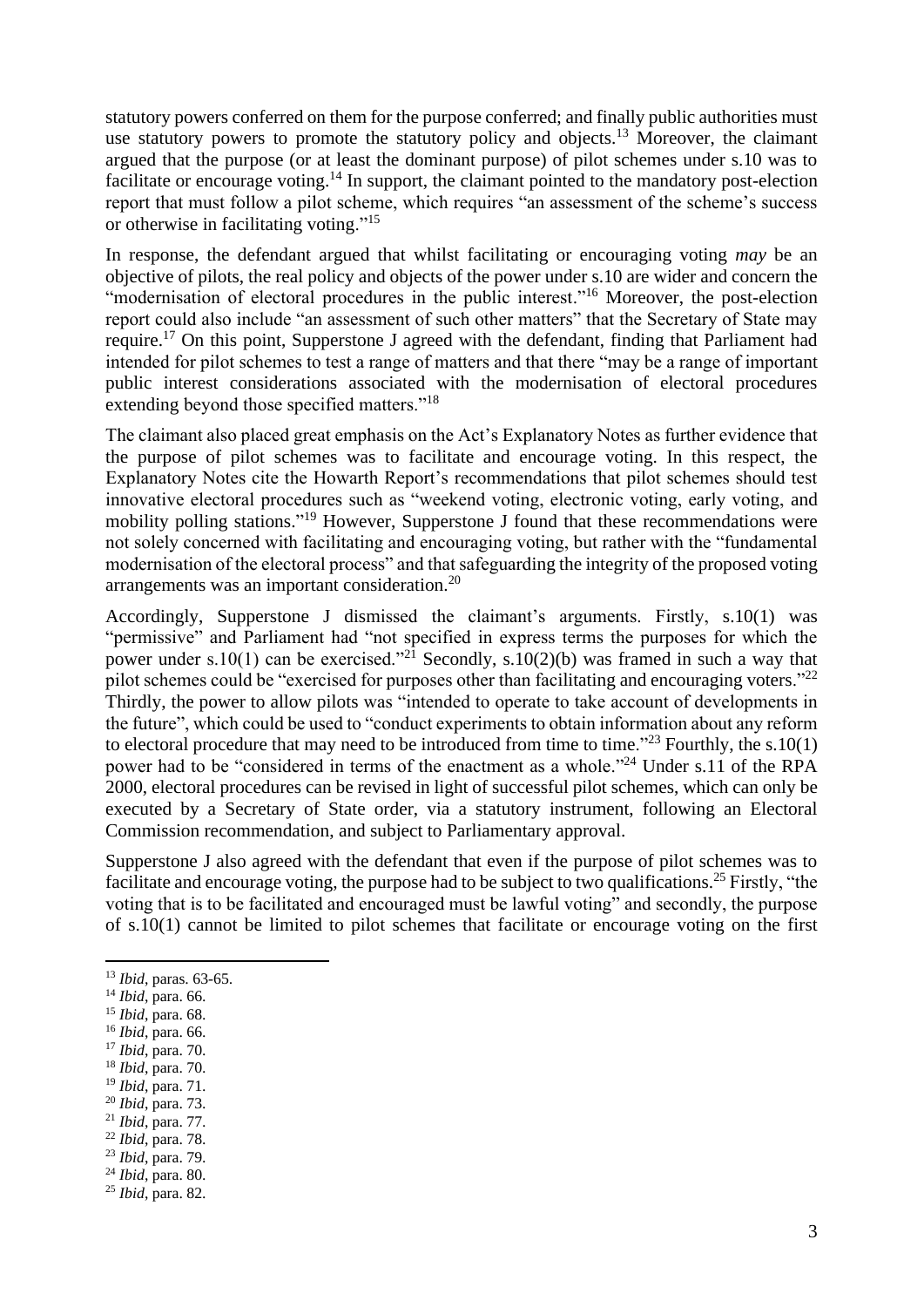occasion they are tested; rather, they "must lead to changes in electoral procedure that encourage voting over the longer term."<sup>26</sup> Supperstone J also rejected the argument that an individual's right to vote, as a fundamental constitutional right, could only be restricted by clear statutory provisions.<sup>27</sup> As the defendant argued, "the right to vote at local government elections is conferred by statute" and "there is no right to vote at common law." However, Supperstone J left for future deliberation the question as to whether the constitutional right to vote in national elections extends to local elections.<sup>28</sup>

As a peripheral issue, Supperstone J rejected the defendant's argument that the claimant had not acted promptly in bringing his claim, on the basis that Coughlan "was not required to challenge the decision to introduce pilot schemes before he knew that they would affect Braintree."<sup>29</sup>

## **Tacking electoral fraud or disenfranchising voters?**

Whilst voter verification and identification requirements in broad terms can be traced back several decades in the UK, the principal issue contested in this case (the Cabinet Office's power to introduce additional voter ID requirements in pilot schemes in local elections ), can be traced back to the late 1990s and the enactment of the Representation of the People Act (RPA) 2000.

Firstly, in 1998, the House of Commons' Home Affairs Committee determined that whilst reforms to the voting process should be considered, it was not yet necessary to introduce any additional requirements for voters to prove their identity when voting in polling stations in Great Britain.<sup>30</sup> In 1999, a Working Party on Electoral Procedures produced the "Howarth Report", which concluded that it was necessary to modernise the electoral process, and to that end, different voting arrangements should be tested in pilot schemes.<sup>31</sup> Shortly afterwards, the RPA 2000 was enacted, which provides for the possibility of pilot schemes in local elections pursuant to ss.10 and 11 of the Act. Several pilot schemes have been conducted since then, including remote electronic voting, the requirement to provide signatures at polling stations, postal voting signature checking and postal vote tracking. Most significantly, in 2014 the Electoral Commission suggested that voters in Great Britain should be required to prove their identity to improve the security of the voting process,  $32$  which was echoed shortly afterwards in the 2016 "Pickles Report."<sup>33</sup>

In the May 2018 local elections, the first round of pilots testing voter identification were held in Bromley, Gosport, Watford, Woking and Swindon, where voters were required to show some form of identification when voting in polling stations.<sup>34</sup> The exact requirements differed in each area, but generally required voters to show either their polling cards or some form of photo or non-photo identification. Whilst the 2018 voter ID pilots attracted criticism from some

<sup>26</sup> *Ibid*.

<sup>27</sup> *Ibid*, para. 83.

<sup>28</sup> *Ibid*.

<sup>29</sup> *Ibid*, para. 87.

<sup>30</sup> House of Commons' Home Affairs Committee, Electoral Law and Administration (HC 1997-1998, 768-1) para. 102.

<sup>31</sup> Home Office, *Final Report of the Working Party on Electoral Procedures* (not printed, 19 October 1999) paras. 3.1.3-3.1.6.

<sup>&</sup>lt;sup>32</sup> Electoral Commission, Electoral Fraud in the UK: Final Report and Recommendations (January 2014) at

[https://www.electoralcommission.org.uk/\\_\\_data/assets/pdf\\_file/0008/164609/Electoral-fraud-review-final-](https://www.electoralcommission.org.uk/__data/assets/pdf_file/0008/164609/Electoral-fraud-review-final-report.pdf)

[report.pdf](https://www.electoralcommission.org.uk/__data/assets/pdf_file/0008/164609/Electoral-fraud-review-final-report.pdf) p. 5. The practice is now relatively uncontroversial and even welcomed by many in Northern Ireland as a means to improve voter confidence, where voter identification has been required since 1985 and photo identification since 2003.

<sup>&</sup>lt;sup>33</sup> Securing the Ballot: Report of Sir Eric Pickles' Review into Electoral Fraud (August 2016).

<sup>&</sup>lt;sup>34</sup> See generally Electoral Commission, May 2018 Voter Identification Schemes: Findings and Recommendations (July 2018) at [https://www.electoralcommission.org.uk/\\_\\_data/assets/pdf\\_file/0006/244950/May-2018-voter](https://www.electoralcommission.org.uk/__data/assets/pdf_file/0006/244950/May-2018-voter-identification-pilots-evaluation-report.pdf)[identification-pilots-evaluation-report.pdf.](https://www.electoralcommission.org.uk/__data/assets/pdf_file/0006/244950/May-2018-voter-identification-pilots-evaluation-report.pdf)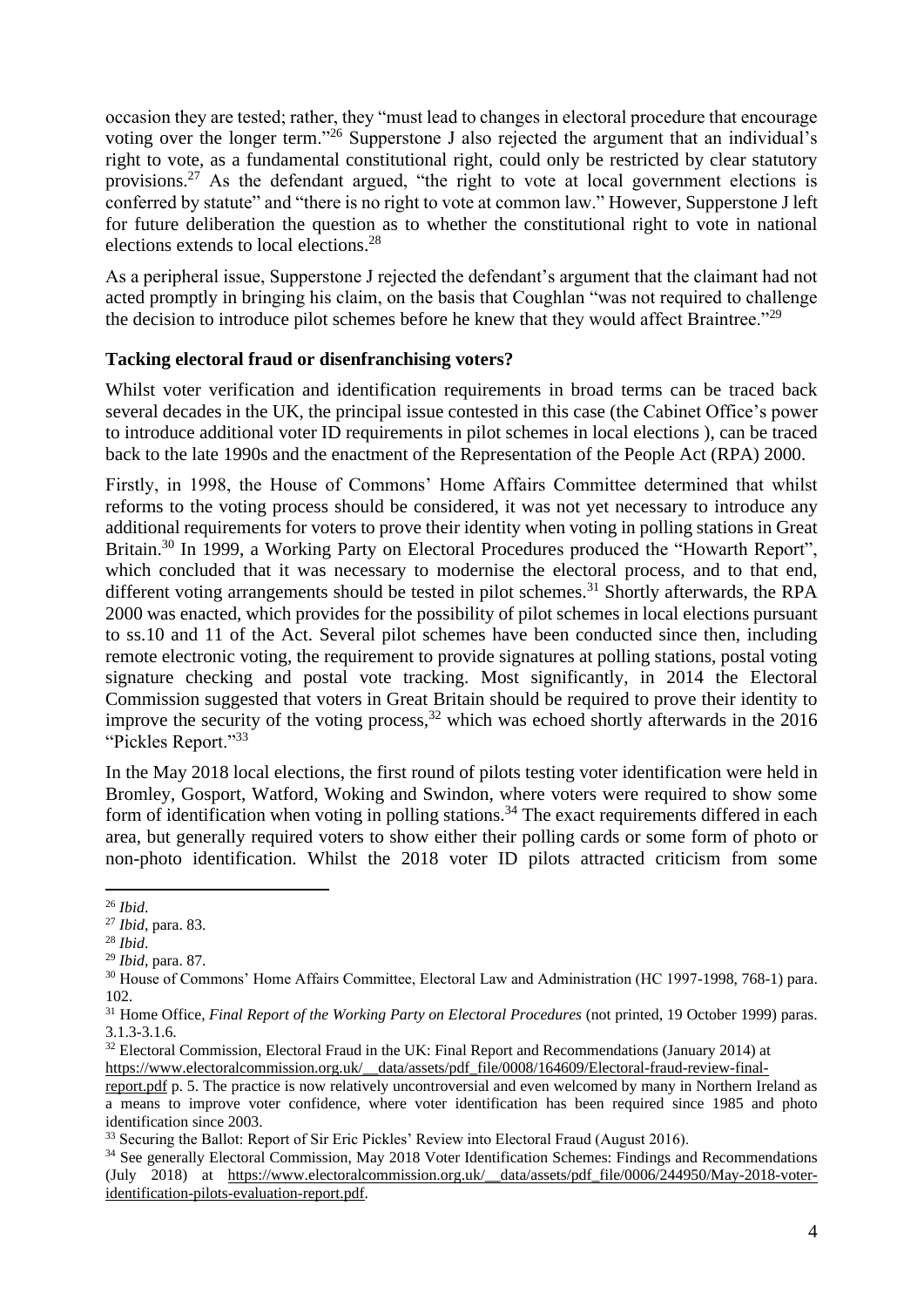academics and campaigning organisations,<sup>35</sup> the Electoral Commission concluded that they had "worked well" overall, but that "a small number of people…were unable to vote because they did not have, or did not bring with them, the right type of identification."<sup>36</sup> The Cabinet Office deemed them a success and announced shortly afterwards that a further round of pilots would be conducted in the May 2019 local elections, which would involve a more diverse range of councils.<sup>37</sup>

The voter ID pilots took place as planned on 2 May 2019 in the 10 participating councils, including Braintree District Council. Although Supperstone J made it clear that "this court is not concerned with the merits of the decision to introduce the pilot schemes", he also acknowledged that voter identification reforms are controversial. <sup>38</sup> In that respect, the claimant in this first, unsuccessful, legal challenge to the Cabinet Office's decision to test enhanced voter identification procedures has already sought leave to appeal to the Court of Appeal.<sup>39</sup>

Whilst any formal critique of the pilot schemes is beyond the scope of this piece, it appears that two things are certain. Firstly, the Government remains resolute and determined to implement voter ID reforms nationwide, but also to safeguard elections in the UK in other ways.<sup>40</sup> Secondly, it is highly unlikely that criticism of the proposals to roll out compulsory voter identification nationwide will dissipate. To some extent echoing the 2018 voter ID pilots, evidence from the May 2019 pilots suggests that several dozen voters were effectively prevented from voting due to the lack of adequate identification in polling stations.<sup>41</sup> The task of considering the actual merits of voter ID reforms therefore, including the considerable human rights concerns, may well fall to other courts.

Looking to the future, following the Conservative Party's victory in the December 2019 General Election, the subsequent Queen's Speech outlined the Government's proposals to reform the constitution and democracy in a number of ways. This will include the creation of a Constitution, Democracy and Rights Commission with a view to repealing the Fixed-Term Parliaments Act 2011 and to introduce voter ID at UK parliamentary elections and local elections in England.<sup>42</sup> Additionally, the Government has proposed to reform postal and proxy voting, to allow a wider range of people to assist disabled voters in polling stations, to allow British citizens overseas to

<sup>35</sup> Ben Stanford, 'The 2018 English Local Elections ID Pilots and the Right to Vote: A Vote of (no) Confidence?' (2018) 23(6) *European Human Rights Law Review* 600; Heather Green, 'The Voter ID Pilots: An Unlawful Electoral Experiment' (2019) *Public Law* 242; Michela Palese and Chris Terry, 'A Sledgehammer to Crack a Nut: The 2018 Voter ID Trials', Electoral Reform Society (September 2018) a[t https://www.electoral-reform.org.uk/wp](https://www.electoral-reform.org.uk/wp-content/uploads/2018/09/2018-Voter-ID-Trials.pdf)[content/uploads/2018/09/2018-Voter-ID-Trials.pdf.](https://www.electoral-reform.org.uk/wp-content/uploads/2018/09/2018-Voter-ID-Trials.pdf)

<sup>36</sup> Electoral Commission, May 2018 Voter Identification Schemes: Findings and Recommendations (July 2018).

<sup>&</sup>lt;sup>37</sup> Cabinet Office, 'Government Commits to New Round of Voter ID Pilots at Next Local Elections', Press Release (19 July 2018) at [https://www.gov.uk/government/news/government-commits-to-new-round-of-voter-id-pilots-at](https://www.gov.uk/government/news/government-commits-to-new-round-of-voter-id-pilots-at-next-local-elections)[next-local-elections;](https://www.gov.uk/government/news/government-commits-to-new-round-of-voter-id-pilots-at-next-local-elections) Cabinet Office, 'Next Round of Voter ID pilots Announced for 2019', Press Release (3) November 2018) at [https://www.gov.uk/government/news/next-round-of-voter-id-pilots-announced-for-2019.](https://www.gov.uk/government/news/next-round-of-voter-id-pilots-announced-for-2019) <sup>38</sup> *R. (Coughlan) v Minister for the Cabinet Office* [2019] EWHC 641 (Admin) para. 3.

<sup>39</sup> Leigh Day, 'Essex Man Set to Appeal High Court Ruling that Government's Voter ID Pilots are Lawful' (20 March 2019) at [https://www.leighday.co.uk/News/2019/March-2019/Essex-man-set-to-appeal-High-Court-ruling](https://www.leighday.co.uk/News/2019/March-2019/Essex-man-set-to-appeal-High-Court-ruling-that-Gov)[that-Gov.](https://www.leighday.co.uk/News/2019/March-2019/Essex-man-set-to-appeal-High-Court-ruling-that-Gov)

<sup>40</sup> Cabinet Office, 'Government Safeguards UK Elections', Press Release (5 May 2019) at [https://www.gov.uk/government/news/government-safeguards-uk-elections.](https://www.gov.uk/government/news/government-safeguards-uk-elections)

<sup>&</sup>lt;sup>41</sup> See for example, Rob Parsons, 'Forty-Eight People Turned Away from Polling Booths and Don't Come Back as Craven Council Tries Voter ID Scheme in North Yorkshire', *The Yorkshire Post* (3 May 2019) at [https://www.yorkshirepost.co.uk/news/politics/forty-eight-people-turned-away-from-polling-booths-and-don-t-](https://www.yorkshirepost.co.uk/news/politics/forty-eight-people-turned-away-from-polling-booths-and-don-t-come-back-as-craven-council-tries-voter-id-scheme-in-north-yorkshire-1-9748374)

[come-back-as-craven-council-tries-voter-id-scheme-in-north-yorkshire-1-9748374;](https://www.yorkshirepost.co.uk/news/politics/forty-eight-people-turned-away-from-polling-booths-and-don-t-come-back-as-craven-council-tries-voter-id-scheme-in-north-yorkshire-1-9748374) Dan Bloom, 'Local Elections: Woman, 87, Who's Voted all her Life Turned Away for Having no ID', *Daily Mirror* (2 May 2019) at [https://www.mirror.co.uk/news/politics/local-elections-woman-87-whos-14984757.](https://www.mirror.co.uk/news/politics/local-elections-woman-87-whos-14984757)

<sup>&</sup>lt;sup>42</sup> The Queen's Speech and Associated Background Briefing, on the Occasion of the Opening of Parliament on Monday 19 December 2019 at [https://www.gov.uk/government/publications/queens-speech-december-2019](https://www.gov.uk/government/publications/queens-speech-december-2019-background-briefing-notes) [background-briefing-notes](https://www.gov.uk/government/publications/queens-speech-december-2019-background-briefing-notes) p. 126.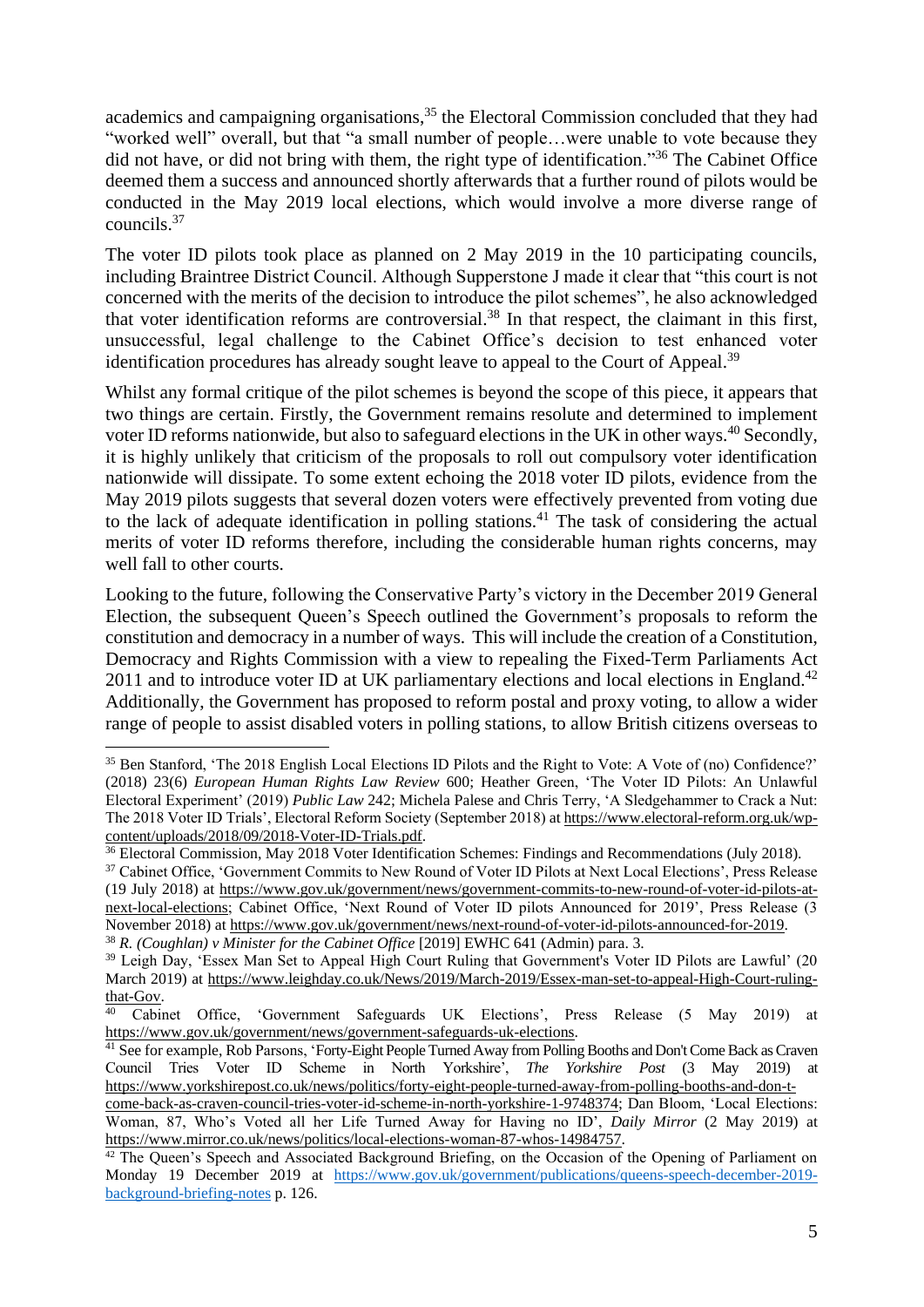vote in parliamentary elections for life, and finally to consult on electoral integrity with respect to foreign influence and digital campaigning. $43$ .

The potential risks of voter identification reforms in Great Britain from a human rights perspective are discussed in depth elsewhere.<sup>44</sup> In essence, the European Court of Human Rights has stressed that a number of requirements must be met for any restrictions upon the right to vote under Article 3 of the First Protocol to the European Convention on Human Rights to be lawful. The measures taken by states must not curtail the right to vote in a way that impairs its essence and effectiveness; the conditions imposed must be proportionate and pursue a legitimate aim; the free expression of the people must not be thwarted; the requirement must be concerned with the integrity and effectiveness of the election process; and, if relevant, the exclusion of any group of the public must be reconcilable with the purpose of Article 3 of the First Protocol.<sup>45</sup> Furthermore, although voter identification is, on the face of it, a neutral policy that would concern all eligible voters, the European Court of Human Rights has made it clear that indirect discrimination may arise in circumstances when the "disproportionately prejudicial effects of a general policy or measure which, although couched in neutral terms, discriminates against a group."<sup>46</sup>

Bearing in mind these important principles, the 2018 and 2019 voter ID pilots have painted a somewhat mixed picture. Despite the legitimate rationale provided by the Government for reform and the demonstrable increase in voter confidence in participating areas,  $47$  voter identification laws are open to accusations of being disproportionate. This is because of the potential risk of a drop in voter turnout, and the fact that several hundred eligible voters were effectively denied the right to vote in the May 2018 and 2019 pilots.<sup>48</sup>

Ultimately, it might be argued that the Government should not be considering such fundamental reforms to electoral law, however well-intentioned the rationale may be, in response to what is a relatively insignificant problem and in a way that may in fact discourage or even thwart the free expression of the people to choose the legislature.

#### **Conclusions**

The sole purpose of the *Coughlan* case was to review the legality of the Cabinet Office's power to authorise the May 2019 voter ID pilot schemes; not to test the merits of compulsory voter identification. The impact of the case will thus be limited. Whilst unsuccessful in the High Court, the appeal due to be heard in 2020 may shed further light on the legality of the voter ID pilot schemes. On the one hand, the Government may well seek to rely upon the findings of the High

<sup>43</sup> *Ibid,* ps. 126-127.

<sup>44</sup> Ben Stanford, 'Compulsory Voter Identification, Disenfranchisement and Human Rights: Electoral Reform in Great Britain' (2018) 23(1) *European Human Rights Law Review* 57.

<sup>45</sup> See, in particular, *Mathieu-Mohin v Belgium* (1988) 10 E.H.R.R. 1; *Hirst v United Kingdom (No.2)* (2006) 42 E.H.R.R. 41; *Yumak v Turkey* (2009) 48 E.H.R.R. 4; *Sitaropoulos v Greece* (2013) 56 E.H.R.R. 9; *Scoppola v Italy*  (2013) 56 E.H.R.R. 19.

<sup>46</sup> *Biao v Denmark* (2017) 64 E.H.R.R. 1, para. 103; *DH v Czech Republic* (2008) 47 E.H.R.R. 3, para. 184; *Adami v Malta* (2007) 44 E.H.R.R. 3, para. 80.

<sup>47</sup> Electoral Commission, May 2019 Voter Identification Pilot Schemes: Impact on Voters: Confidence (12 July 2019) at [https://www.electoralcommission.org.uk/who-we-are-and-what-we-do/our-views-and-research/our](https://www.electoralcommission.org.uk/who-we-are-and-what-we-do/our-views-and-research/our-research/voter-identification-pilots/may-2019-voter-identification-pilot-schemes/impact-voters-confidence)[research/voter-identification-pilots/may-2019-voter-identification-pilot-schemes/impact-voters-confidence;](https://www.electoralcommission.org.uk/who-we-are-and-what-we-do/our-views-and-research/our-research/voter-identification-pilots/may-2019-voter-identification-pilot-schemes/impact-voters-confidence)

Electoral Commission, May 2018 Voter Identification Schemes: Findings and Recommendations (July 2018) ps. 14-18.

<sup>48</sup> Electoral Commission, May 2019 Voter Identification Pilot Schemes: Impact on Voters: Experience (12 July 2019) at [https://www.electoralcommission.org.uk/who-we-are-and-what-we-do/our-views-and-research/our](https://www.electoralcommission.org.uk/who-we-are-and-what-we-do/our-views-and-research/our-research/voter-identification-pilots/may-2019-voter-identification-pilot-schemes/impact-voters-experience)[research/voter-identification-pilots/may-2019-voter-identification-pilot-schemes/impact-voters-experience;](https://www.electoralcommission.org.uk/who-we-are-and-what-we-do/our-views-and-research/our-research/voter-identification-pilots/may-2019-voter-identification-pilot-schemes/impact-voters-experience) Ben Stanford, 'The 2018 English Local Elections ID Pilots and the Right to Vote: A Vote of (no) Confidence?' (2018) 23(6) *European Human Rights Law Review* 600, 605-606.